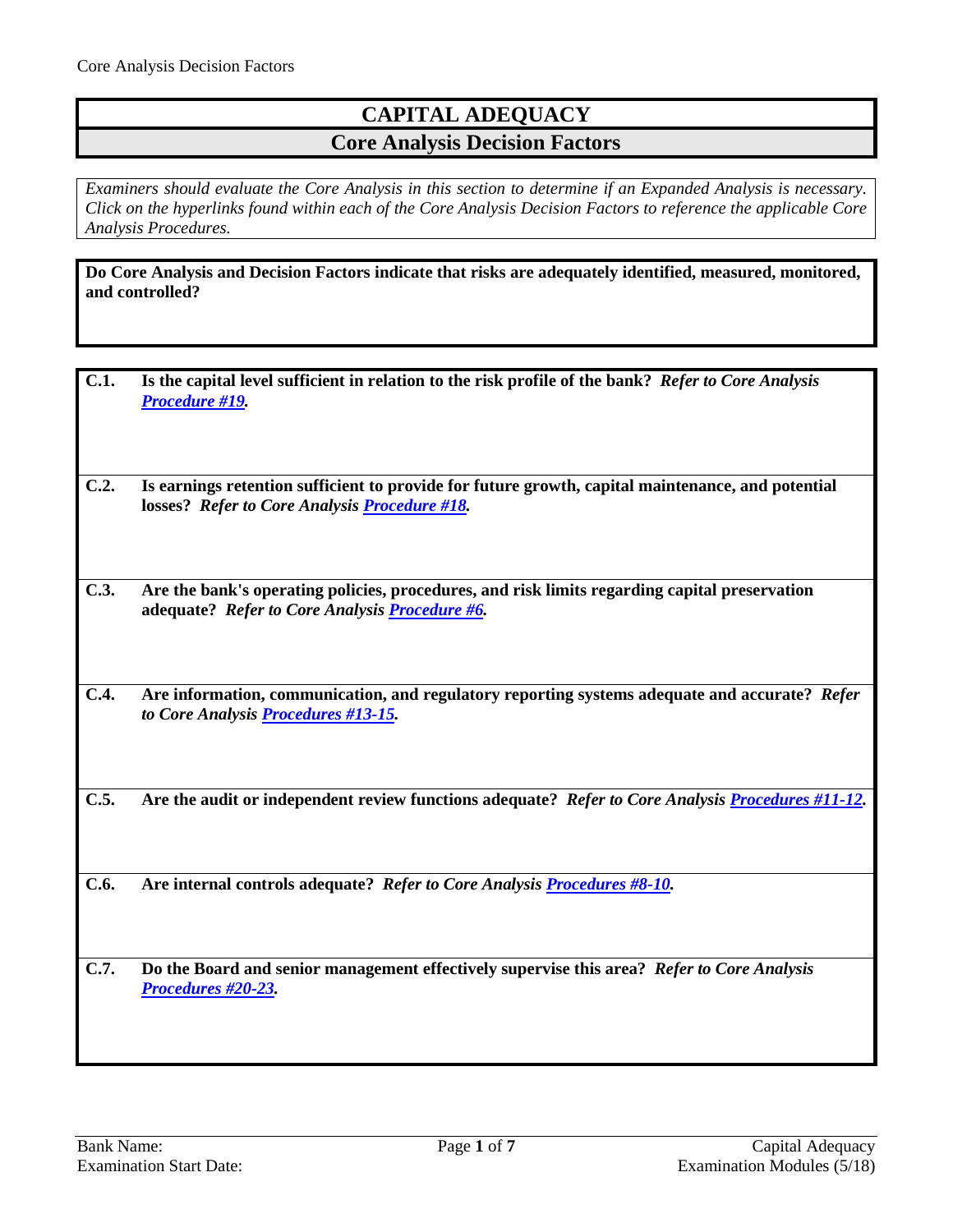# **CAPITAL ADEQUACY Core Analysis Procedures**

*Examiners are to consider the following procedures but are not expected to perform every procedure at every bank. Examiners should complete only the procedures relevant for the bank's activities, business model, risk profile, and complexity. If needed, based on other identified risks, examiners can complete additional procedures. References to laws, regulations, supervisory guidance, and other resources are not all-inclusive.*

*Note:* **Revised regulatory capital rules\* for most insured depository institutions, other than large institutions that are subject to** *advanced approaches***, generally became effective on January 1, 2015. The new requirements mandate significant changes to regulatory capital components, risk-weight calculations, minimum regulatory capital ratios, and Prompt Corrective Action thresholds. The revised rules also require institutions to hold a capital-conservation buffer in order to avoid limitations on capital distributions and discretionary bonus payments.**

**As the revised rules are phased in (and through full implementation in 2022), financial institutions should be meeting or preparing to meet the new capital requirements. Such steps may include:** 

- **Evaluating the permissibility of Tier 1 and Tier 2 capital instruments,**
- **Modifying information systems and related procedures to ensure the accurate risk-weighting of assets and other exposures, and**
- **Assessing prospective capital positions and dividend plans relative to minimum regulatory capital ratios and the capital-conservation buffer.**

**Examiners should work with bankers to ensure they are appropriately prepared for full implementation of the revised regulatory capital rules. Accordingly, examiners should assess the bank's compliance with applicable (phased-in) capital requirements and the bank's plans and efforts to comply with revised (fully phased-in) regulatory capital requirements. Such assessments may include reviewing the institution's:**

- **Understanding of the revised regulatory capital rules and definitions,**
- **Regulatory capital calculations,**
- **Risk-weighted assets calculations,**
- **Capital ratios in relation to the revised Prompt Corrective Action (PCA) standards, and**
- **Capital levels, capital distributions, and discretionary bonus payments in relation to any capital conservation buffer requirements.**

*Note: This module is to be used at institutions that do not use the advanced approach.*

*\* The rules are codified at Title 12 of the Code of Federal Regulations (CFR) for the FRB in Part 217 and codified at Title 12 of the CFR for the FDIC in Part 324.*

### **Preliminary Review**

**1. Review prior examination reports, prior examination work papers, pre-examination memorandum, and file correspondence for an overview of any previously identified capital deficiencies and identification of any government-sponsored capital programs, such as Troubled Asset Relief Program (TARP) and Small Business Lending Fund (SBLF).**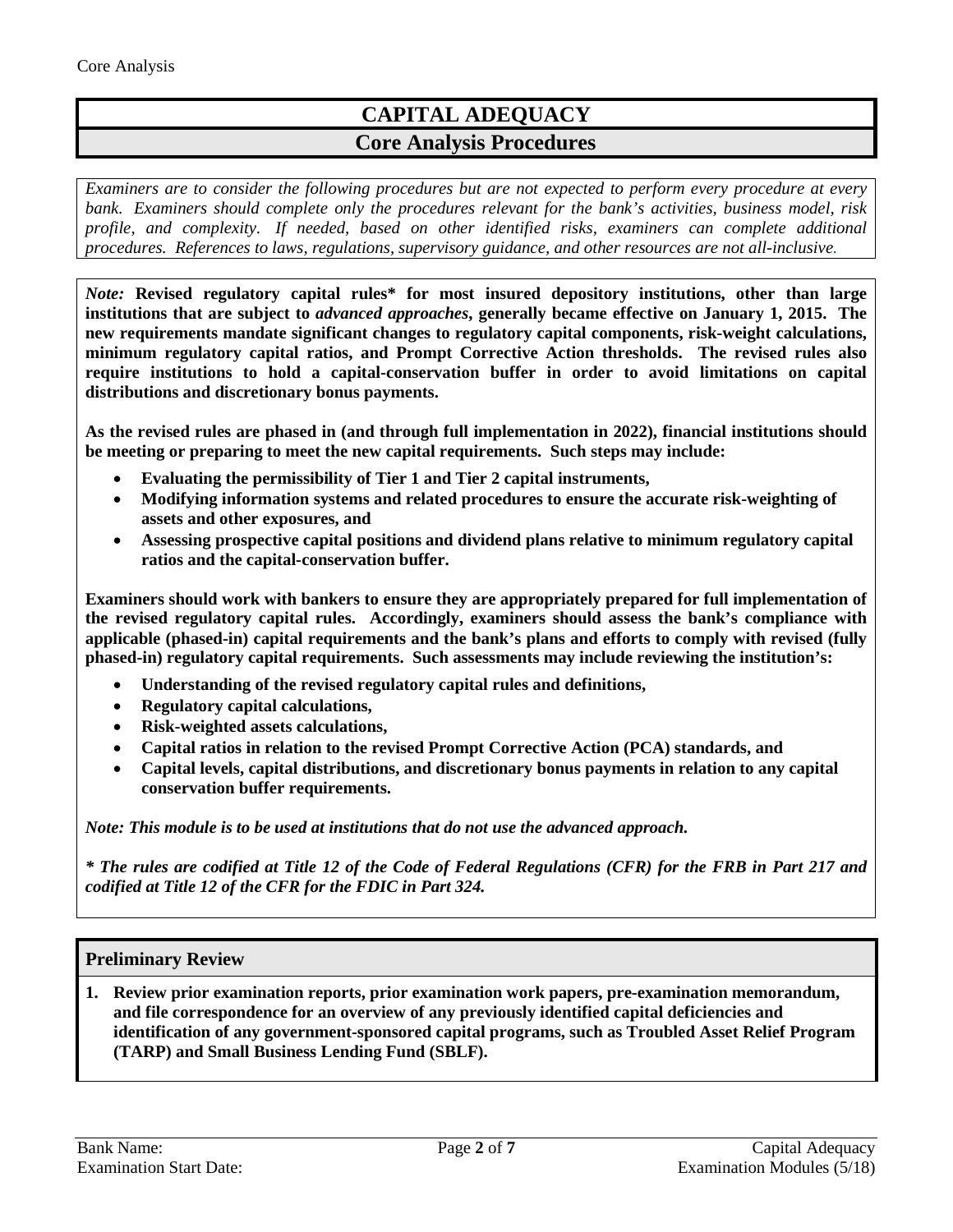**2. Assess management's preparation for phased-in requirements of the capital rules.**

**3. Review internal and external audits for capital concerns. Review remedial action taken by management to correct prior audit and examination findings.**

**4. Analyze capital levels and trends in the Uniform Bank Performance Report. Consider loan losses, provisions to the allowance for loan and lease losses (ALLL), problem asset levels, loan growth, material concentration levels, and any operating losses.**

**5. Determine whether there have been any changes to the corporate or capital structure since the previous examination, such as Sub Chapter S reorganization or new capital offerings.** 

**Policies and Procedures**

- <span id="page-2-0"></span>**6. Determine whether policies and practices promote capital preservation and address future capital needs. Consider the following:**
	- **The strategic plan and its underlying assumptions, projected asset growth, dividend plans, asset quality, income, liquidity, funds management, deposit structure, parent-company relationship, contingent liabilities, expansion plans, competition, economic conditions, etc.;**
	- **Findings from interviews with management regarding the strategic planning process (including any potential issues due to a change in PCA designation);**
	- **Internal risk-monitoring policies and procedures;**
	- **The availability of additional capital sources (such as funding provided by insiders, external sources, or additional debt at the parent level); and**
	- **The permissibility of current or planned components of capital to qualify as Common Equity Tier 1 Capital or Additional Tier 1 Capital.**

*(Note: Coordinate with examiners completing the Management and Internal Control Evaluation Modules)*

**7. Review historical and planned dividend payout ratios and other planned capital reductions. For planned capital stock retirements, ensure management requested prior regulatory approval. [1](#page-2-1) Also, determine whether management evaluated the impact of the capital conservation buffer.**

<span id="page-2-1"></span>**<sup>1</sup> An FDIC-supervised institution must obtain prior FDIC approval for any dividend payment involving a reduction or retirement of capital stock in accordance with Section 324.20 (FDIC); FRB, 12 CFR 303.241.**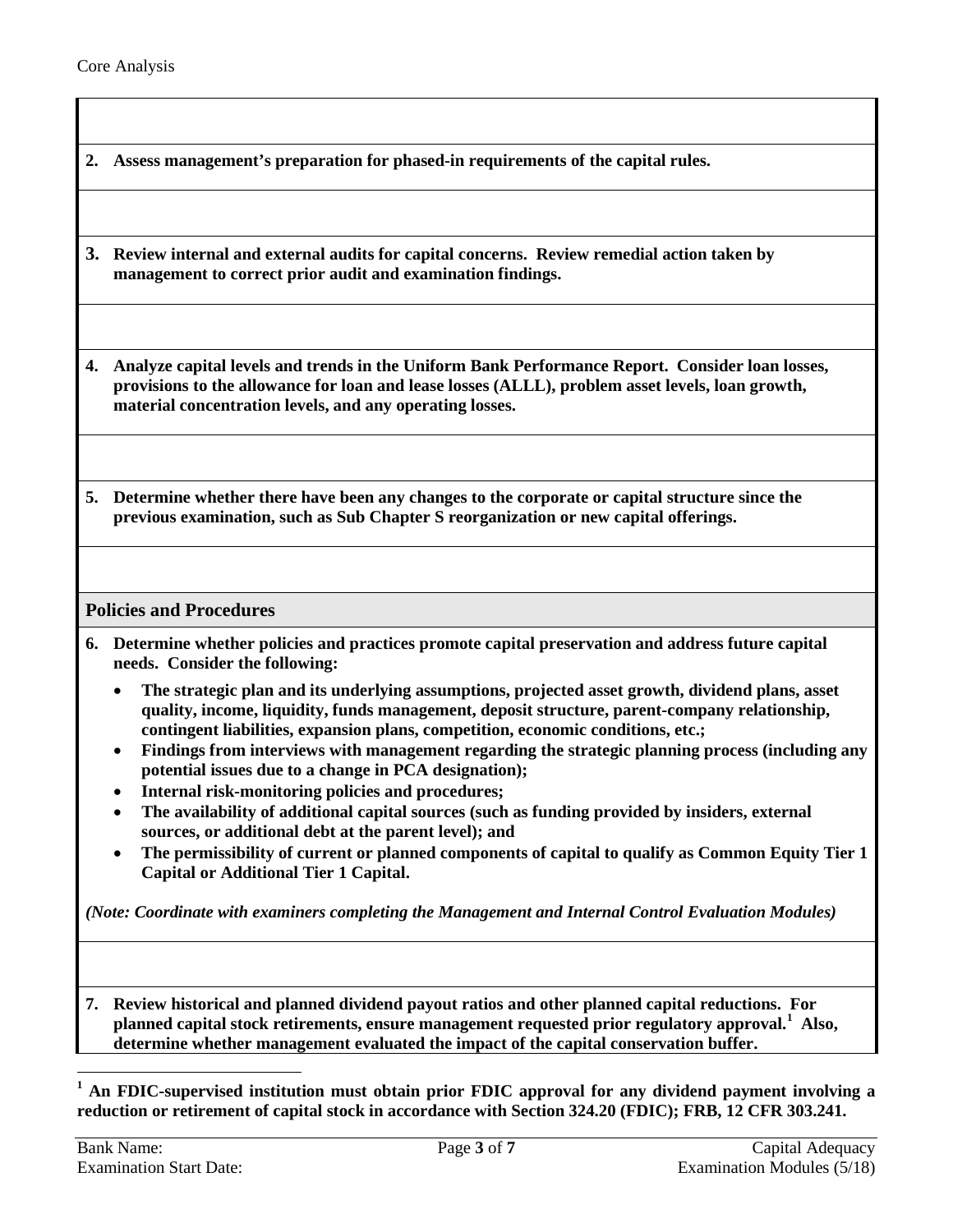<span id="page-3-2"></span>**Internal Controls**

**8. Determine whether entries to capital accounts are appropriate and properly authorized.** 

- **9. Assess controls over off-balance sheet items (Schedule RC-L) and their overall impact to sufficiency of capital levels and needs.**
- **10. Review board and management's procedures to prevent, detect, and respond to policy exceptions that may affect capital.**

<span id="page-3-1"></span>**Audit or Independent Review**

- **11. Determine whether the audit function verifies the accuracy of the capital accounts and regulatory reports; assesses the appropriateness, accuracy, and timeliness of reports produced for the board and executive management; and evaluates the reasonableness of capital planning.**
- **12. Determine whether audits or independent reviews include an assessment of compliance with policies, procedures, and regulatory requirements related to capital issues.**

<span id="page-3-0"></span>**Information and Communication Systems**

**13. Determine whether board and management reports provide sufficient, timely, and accurate information.**

**14. Review the accuracy of the bank's calculation of Common Equity Tier 1 Capital, Additional Tier 1, and Tier 2 Capital. Reviewing the bank's calculations may involve some of the following procedures:**

- **Review Call Report Schedule RC-R and supporting documentation.**
- **Determine whether the bank has chosen to opt-out of the inclusion of accumulated other comprehensive income (AOCI).**
- **Review applicable deductions and adjustments for each tier of capital, including phase-in and phase-out provisions (refer to 324.22 (FDIC) and 217.22 (FRB) for capital adjustments and deduction rules and 324.300 (FDIC) and 217.300 (FRB) for transition provisions).**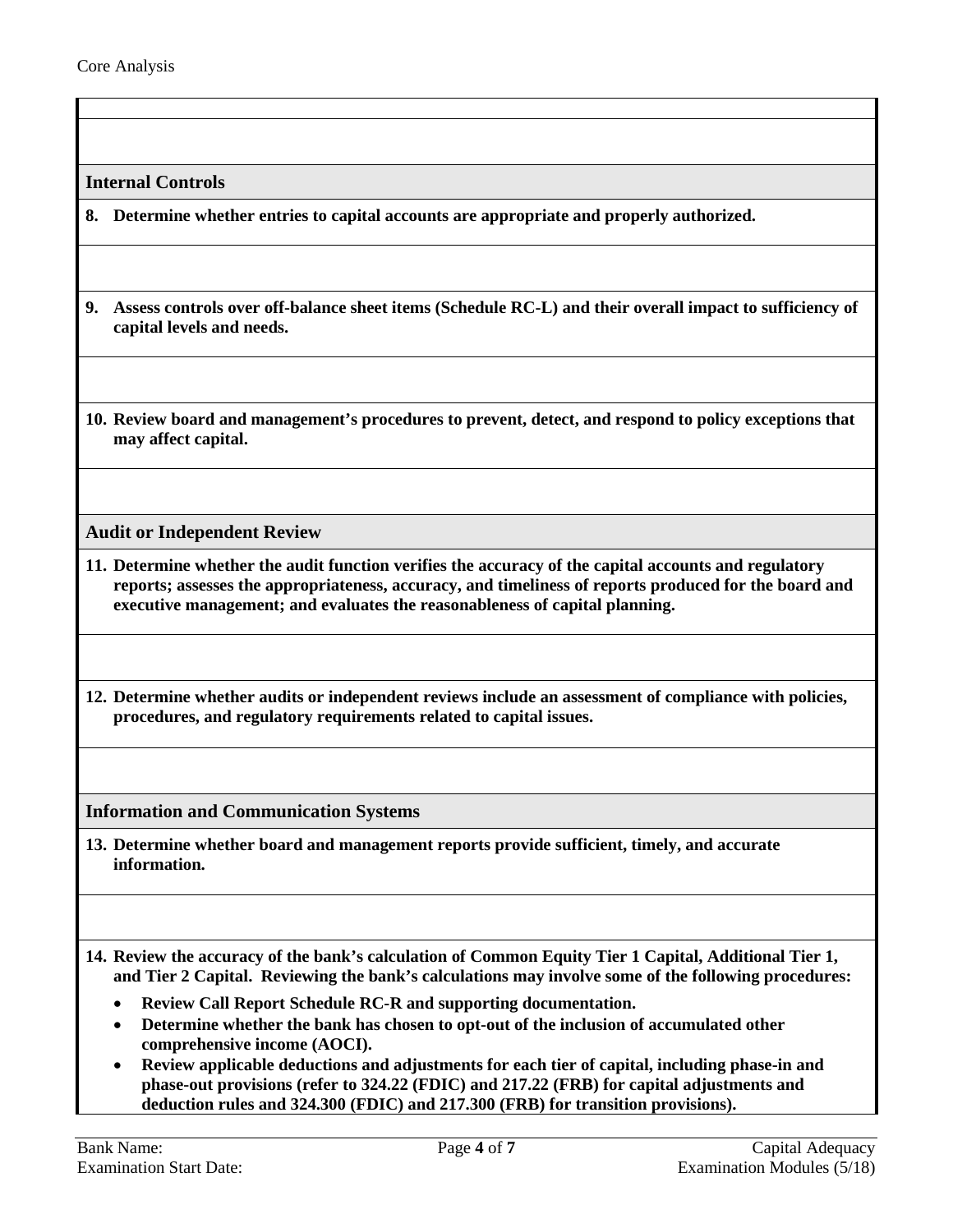- **Consider whether the bank has non-qualifying capital instruments or non-qualifying minority interests subject to phase-out (refer to 324.20 (FDIC) and 217.20 (FRB) for criteria for capital instruments for each tier of capital, 324.21 (FDIC) and 217.21 (FRB) for minority interest rules, and 324.300 (FDIC) and 217.300 (FRB) for transition provisions).**
- **15. Review the accuracy of the bank's calculation of risk-weighted assets reported on Schedule RC-R, Part II. Review the bank's supporting documentation as appropriate. Reviewing the bank's calculations may involve some of the following procedures:**
	- **Determine whether risk weights for most assets conform with applicable requirements (FDIC: Part 324.32, FRB: Part 217.32).**
	- **As applicable, review risk weights for other categories of exposures, such as:**
		- o **Off-balance sheet exposures (FDIC: Part 324.33 and FRB: part 217.33),**
		- o **Over-the-counter derivative contracts (FDIC: Part 324.34 and FRB: Part 217.34),**
		- o **Cleared transactions (FDIC: Part 324.35 and FRB: Part 217.35),**
		- o **Guarantees and credit derivatives (FDIC: Part 324.35 and FRB: Part 217.35),**
		- o **Collateralized transactions (FDIC: Part 324.37 and FRB: Part 217.37)**
		- o **Securitizations (FDIC: Part 324.41-45 and FRB: Part 217.41-45),**
		- o **Equity exposures (FDIC: Part 324.51-52 and FRB: Part 217.51-52),**
		- o **Equity exposures to investment funds (FDIC: Part 324.53 and FRB Part 217.53), and**
		- o **Other aspects of the revised capital rules.**

**16. Review the bank's capital ratios under the revised PCA standards. If the bank is less than well capitalized under the revised standards (or appears that it could become less than well capitalized due to the phase-in of deductions or other aspects of the new capital rules) consider whether the bank has a reasonable strategy to meet the fully phased-in requirements over the transition period.**

**17. Review the bank's capital conservation buffer and the appropriateness of any distributions and discretionary bonus payments.**

### **Earnings Considerations**

- <span id="page-4-0"></span>**18. Determine whether earnings performance enables the bank to fund growth, compete in the marketplace, and support the overall risk profile. Consider the level and trend of equity capital in relation to asset levels, quality, and growth rates.**
	- **Assess the impact of current and projected provisions to the ALLL on capital retention and growth.**
	- **Review whether the bank is relying on core earnings or non-recurring income.**
	- **Determine whether dividends are excessive compared to current earnings. (Consider applicable state and federal laws and regulations.)**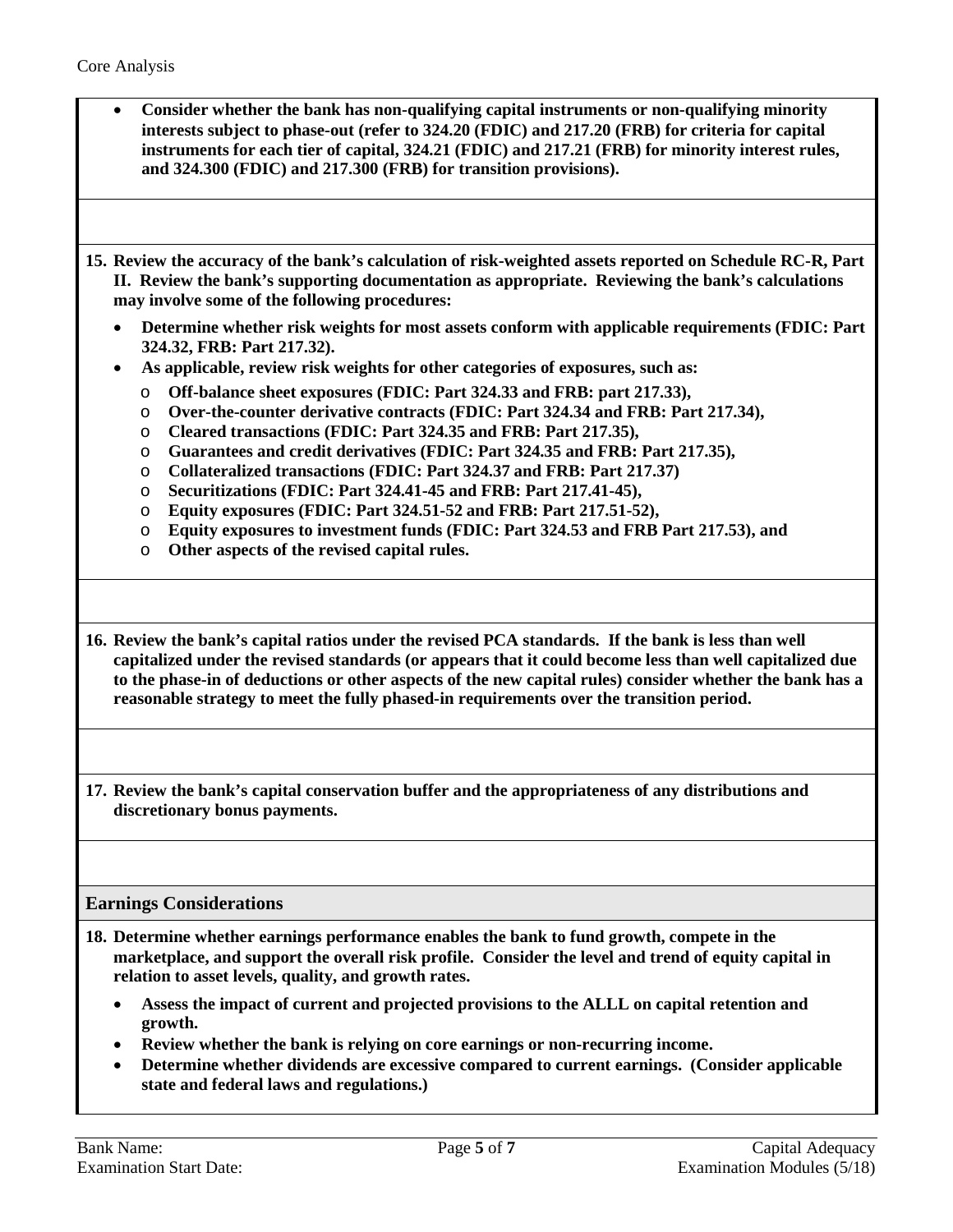## **Risk Profile Considerations**

<span id="page-5-0"></span>**19. Determine whether the existing capital level is adequate for the bank's risk profile when considering the following items:**

- **The adequacy of capital-management policies and controls;**
- **The level, type, and trend of adversely classified assets;**
- **The adequacy of the ALLL;**
- **The volume and trends of charged-off loans and recoveries;**
- **The balance sheet structure and liquidity needs;**
- **The level, type, and trend of concentrations;**
- The vulnerability of assets and liabilities to adverse events; *(Note: While not required for most institutions, stress testing or sensitivity analysis is considered a prudent practice to assist in the identification, measurement, and mitigation of risks.)*
- **The volume of unrealized gains or losses on available-for-sale securities;** *(Note: Examiners should closely review this area if an institution has not opted-out of the AOCI treatment for certain securities gains and losses.)*
- **The degree of interest rate risk exposure assumed by the bank;**
- **The reasonableness of booked, future tax benefits;**
- **The accounting treatment and valuation of intangible assets;**
- **The extent of contingent liabilities associated with trusts or other activities;**
- **Dividend/repayment requirements for government capital programs (e.g. TARP or SBLF);**
- **The extent of any other liabilities not shown on the bank's books, including contingent liabilities;**
- **The existence of pending litigation against the bank (and its subsidiaries) and the potential and estimated loss exposure;** *(Note: This information should be disclosed on the responses to the Officer's Questionnaire or First Day Letter.)*
- **The volume and risk characteristics of new business initiatives and higher risk investment or lending strategies (e.g., subprime lending or mobile banking), or involvement in nontraditional activities such as non-deposit products, insurance sales, or discount brokerage services;**
- **The extent to which higher-risk loans or investments may require additional capital under the revised regulatory capital rules' risk-weights (for example, high-volatility commercial real estate loans, equity exposures, or certain structured or securitized investments);**
- **Compliance with state and federal laws and regulations regarding capital levels; and**
- **The level of operational and reputational risk.**

#### <span id="page-5-1"></span>**Managerial Effectiveness**

**20. Assess the adequacy of management's actions to correct criticisms related to capital in previous examination reports and recent internal or external audits.**

#### **21. Evaluate management's effectiveness at preparing for and reacting to changes in economic, industry, and regulatory environments.**